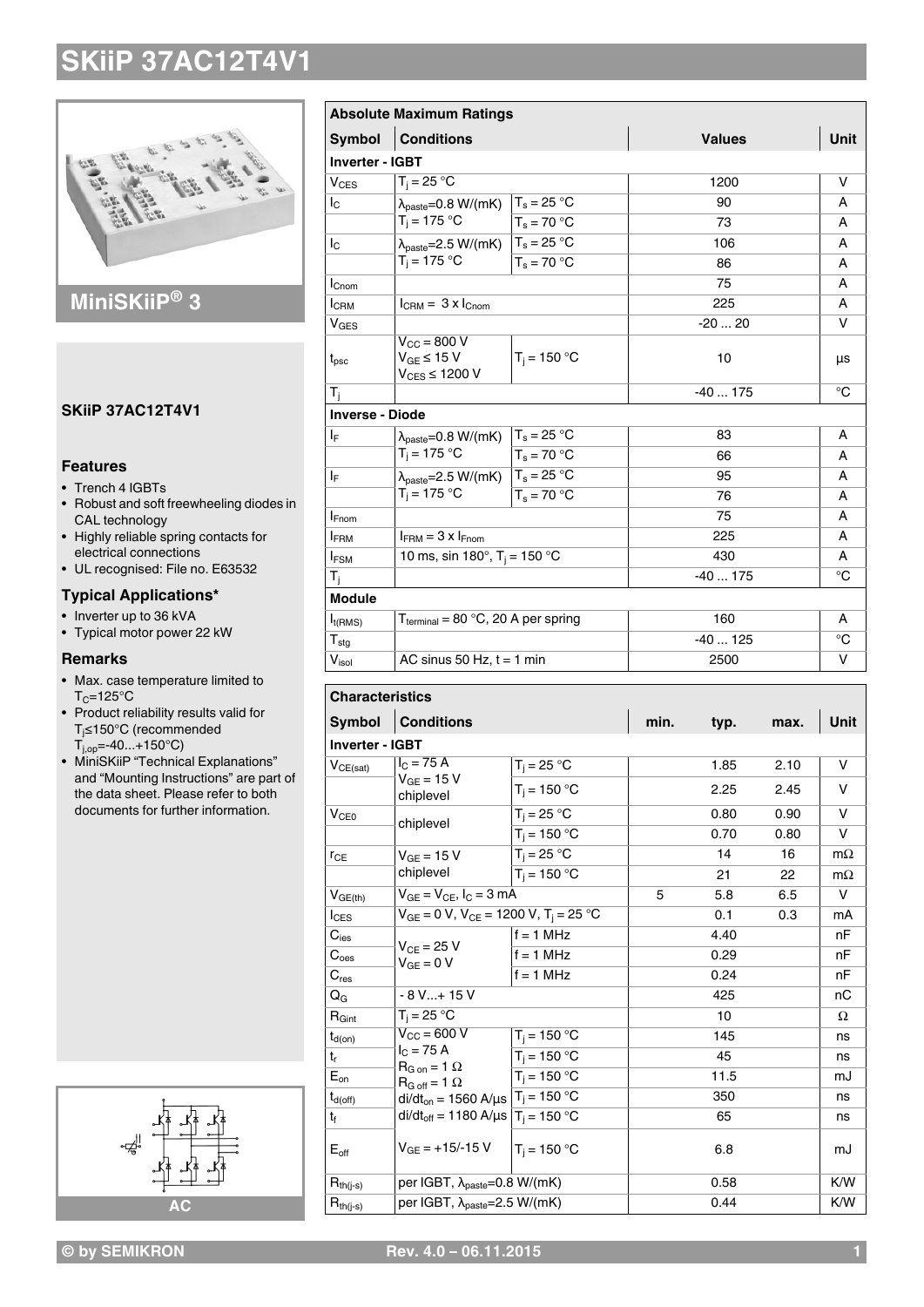

### **MiniSKiiP® 3**

#### **SKiiP 37AC12T4V1**

#### **Features**

- Trench 4 IGBTs
- Robust and soft freewheeling diodes in CAL technology
- Highly reliable spring contacts for
- electrical connections • UL recognised: File no. E63532

### **Typical Applications\***

- Inverter up to 36 kVA
- Typical motor power 22 kW

#### **Remarks**

- Max. case temperature limited to  $T_C = 125$ °C
- Product reliability results valid for Tj≤150°C (recommended  $T_{j,op} = -40...+150°C$
- MiniSKiiP "Technical Explanations" and "Mounting Instructions" are part of the data sheet. Please refer to both documents for further information.

| <b>Characteristics</b>     |                                                                                                                        |                |                |                  |             |                |  |  |  |  |
|----------------------------|------------------------------------------------------------------------------------------------------------------------|----------------|----------------|------------------|-------------|----------------|--|--|--|--|
| <b>Symbol</b>              | <b>Conditions</b>                                                                                                      | min.           | typ.           | max.             | <b>Unit</b> |                |  |  |  |  |
| <b>Inverse - Diode</b>     |                                                                                                                        |                |                |                  |             |                |  |  |  |  |
| $V_F = V_{EC}$             | $I_F = 75 A$<br>$V_{GE} = 0 V$<br>chiplevel                                                                            | $T_i = 25 °C$  |                | 2.17             | 2.49        | v              |  |  |  |  |
|                            |                                                                                                                        | $T_i = 150 °C$ |                | 2.11             | 2.42        | $\vee$         |  |  |  |  |
| $V_{F0}$                   | chiplevel                                                                                                              | $T_i = 25 °C$  |                | 1.30             | 1.50        | V              |  |  |  |  |
|                            |                                                                                                                        | $T_i = 150 °C$ |                | 0.90             | 1.10        | v              |  |  |  |  |
| $r_F$                      | chiplevel                                                                                                              | $T_i = 25 °C$  |                | 12               | 13          | $m\Omega$      |  |  |  |  |
|                            |                                                                                                                        | $T_i = 150 °C$ |                | 16               | 18          | $m\Omega$      |  |  |  |  |
| <b>I</b> RRM               | $I_F = 75 A$<br>$di/dt_{off} = 2440 \text{ A/}\mu\text{s}$ $\boxed{T_i = 150 \text{ °C}}$<br>$+15/ -15$                | $T_i = 150 °C$ |                | 99               |             | A              |  |  |  |  |
| $\mathsf{Q}_{\mathsf{rr}}$ |                                                                                                                        |                |                | 13.3             |             | μC             |  |  |  |  |
| $E_{rr}$                   | $V_{CC} = 600 V$                                                                                                       | $T_i = 150 °C$ |                | 5.5              |             | mJ             |  |  |  |  |
| $R_{th(j-s)}$              | per Diode, $\lambda_{\text{paste}} = 0.8 \text{ W/(mK)}$                                                               |                |                | 0.75             |             | K/W            |  |  |  |  |
| $R_{th(i-s)}$              | per Diode, $\lambda_{\text{paste}} = 2.5 \text{ W/(mK)}$                                                               |                |                | 0.61             |             | K/W            |  |  |  |  |
| <b>Module</b>              |                                                                                                                        |                |                |                  |             |                |  |  |  |  |
| $L_{CE}$                   |                                                                                                                        |                |                |                  |             | nH             |  |  |  |  |
| $M_s$                      | to heat sink                                                                                                           |                | $\overline{2}$ |                  | 2.5         | N <sub>m</sub> |  |  |  |  |
| w                          |                                                                                                                        |                |                | 82               |             | g              |  |  |  |  |
|                            | <b>Temperature Sensor</b>                                                                                              |                |                |                  |             |                |  |  |  |  |
| $R_{100}$                  | $T_r = 100°C$ (R <sub>25</sub> =1000Ω)                                                                                 |                |                | $1670 \pm$<br>3% |             | Ω              |  |  |  |  |
| R(T)                       | $R(T)=1000\Omega[1+A(T-25^{\circ}C)+B(T-25^{\circ}C)^{2}]$<br>], A = $7.635*10^{3} °C^{-1}$ ,<br>$B = 1.731*10-5 °C-2$ |                |                |                  |             |                |  |  |  |  |

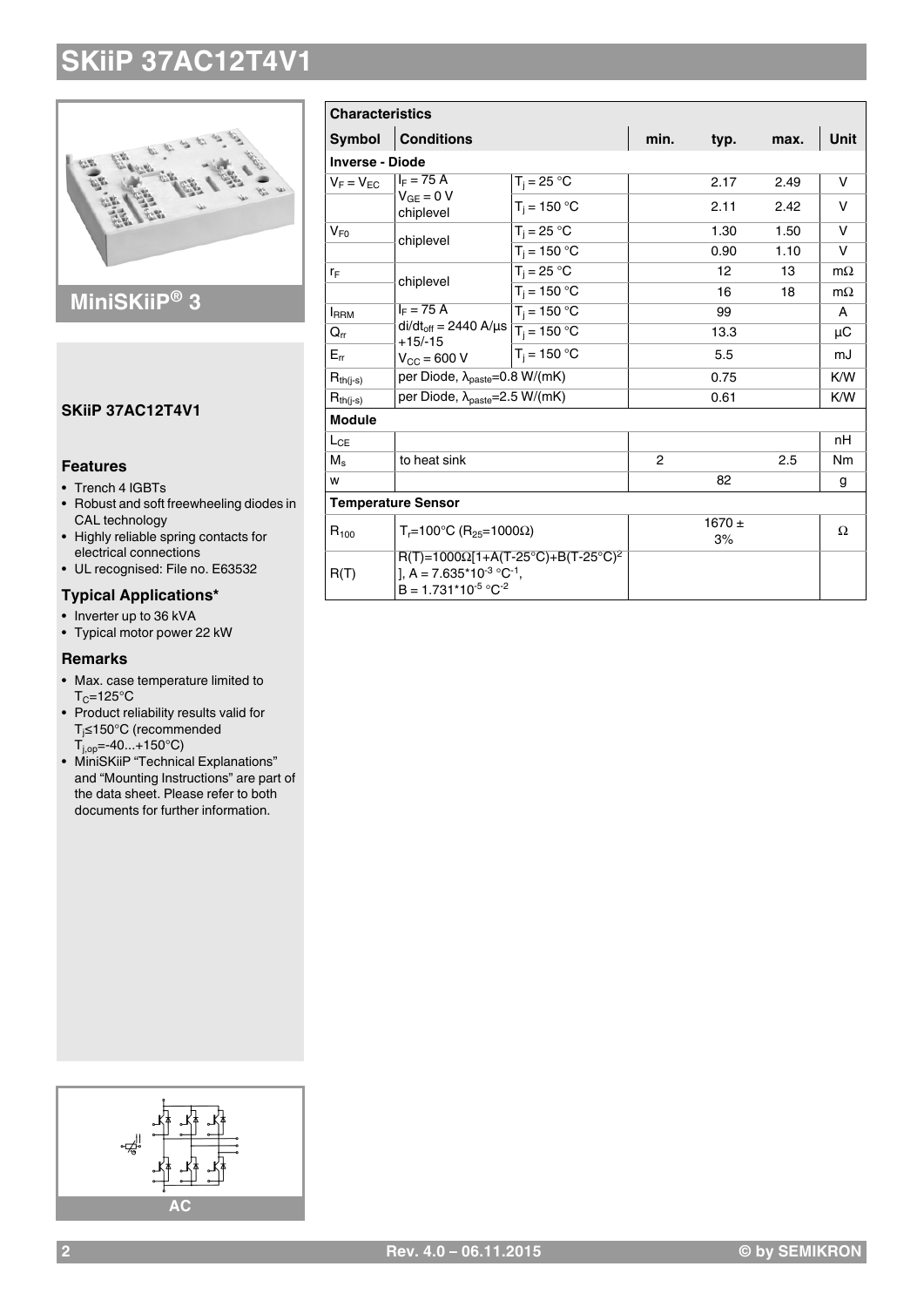









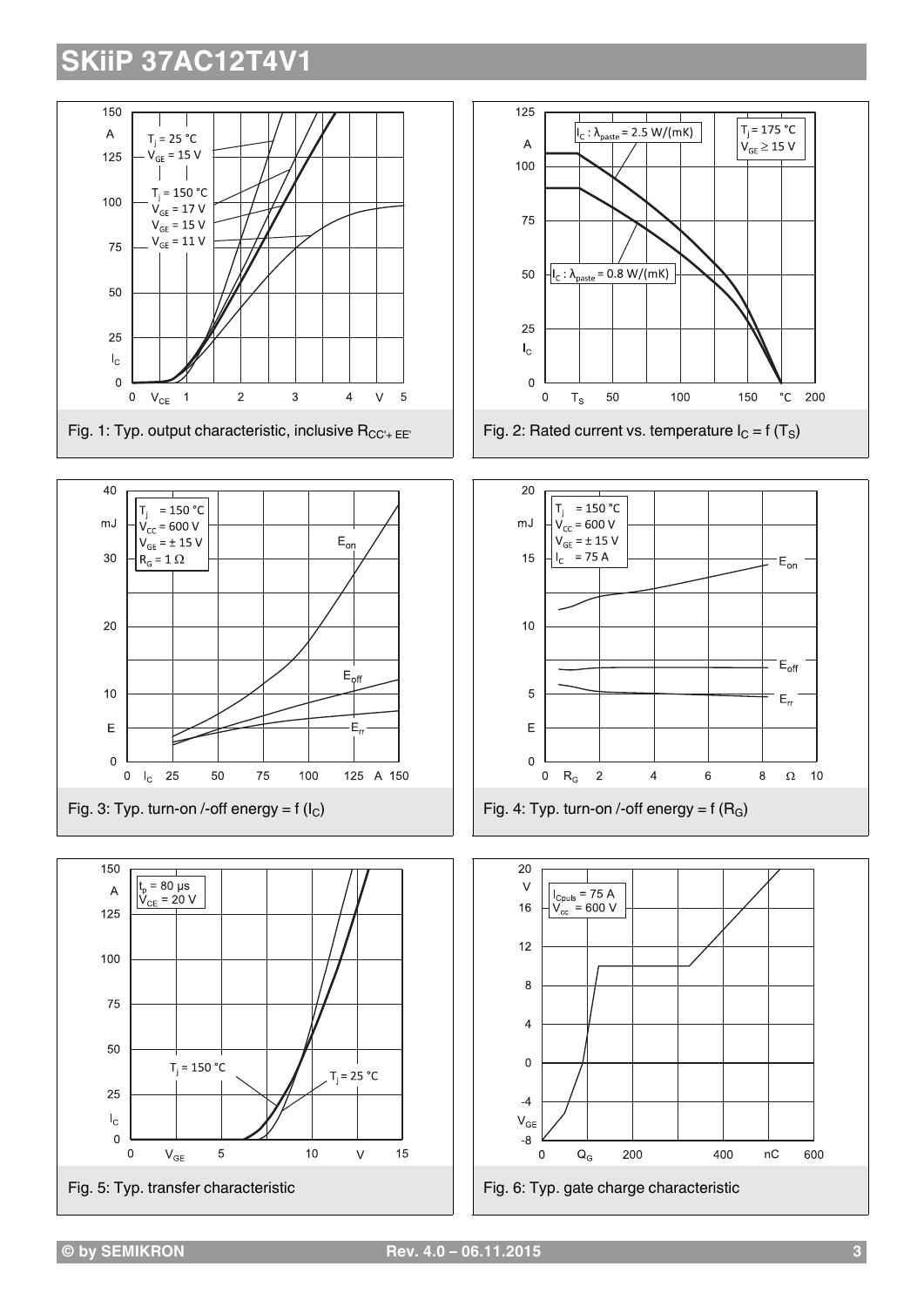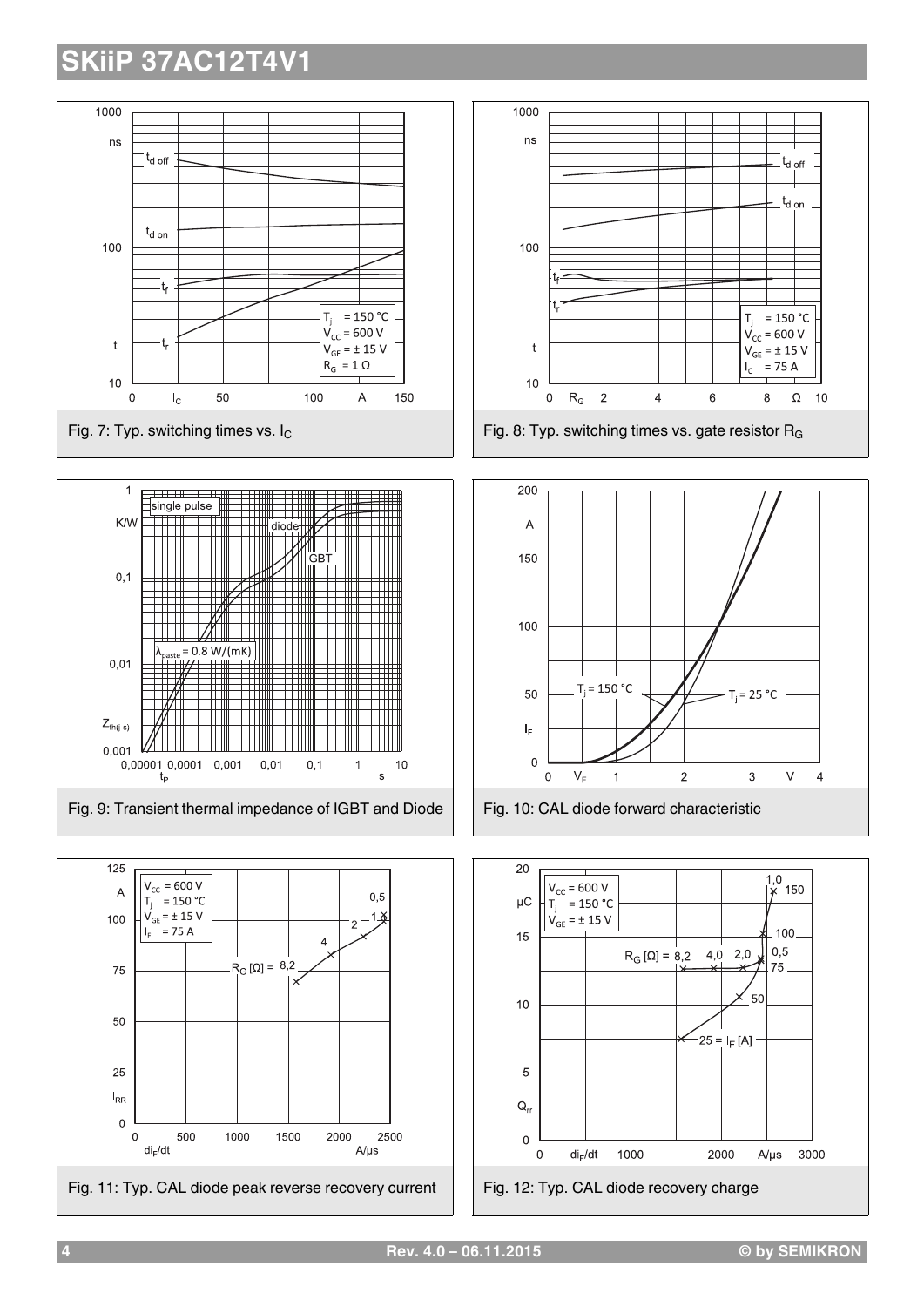

**pinout**

**\*IMPORTANT INFORMATION AND WARNINGS**

\_<br>၁။

("Beschaffenheitsgarantie"). The specifications of SEMIKRON products describe only the usual characteristics of products to be expected in

This is an electrostatic discharge sensitive device (ESDS), international standard IEC 60747-1, chapter IX.

The specifications of SEMIKRON products may not be considered as guarantee or assurance of product characteristics

· control connector